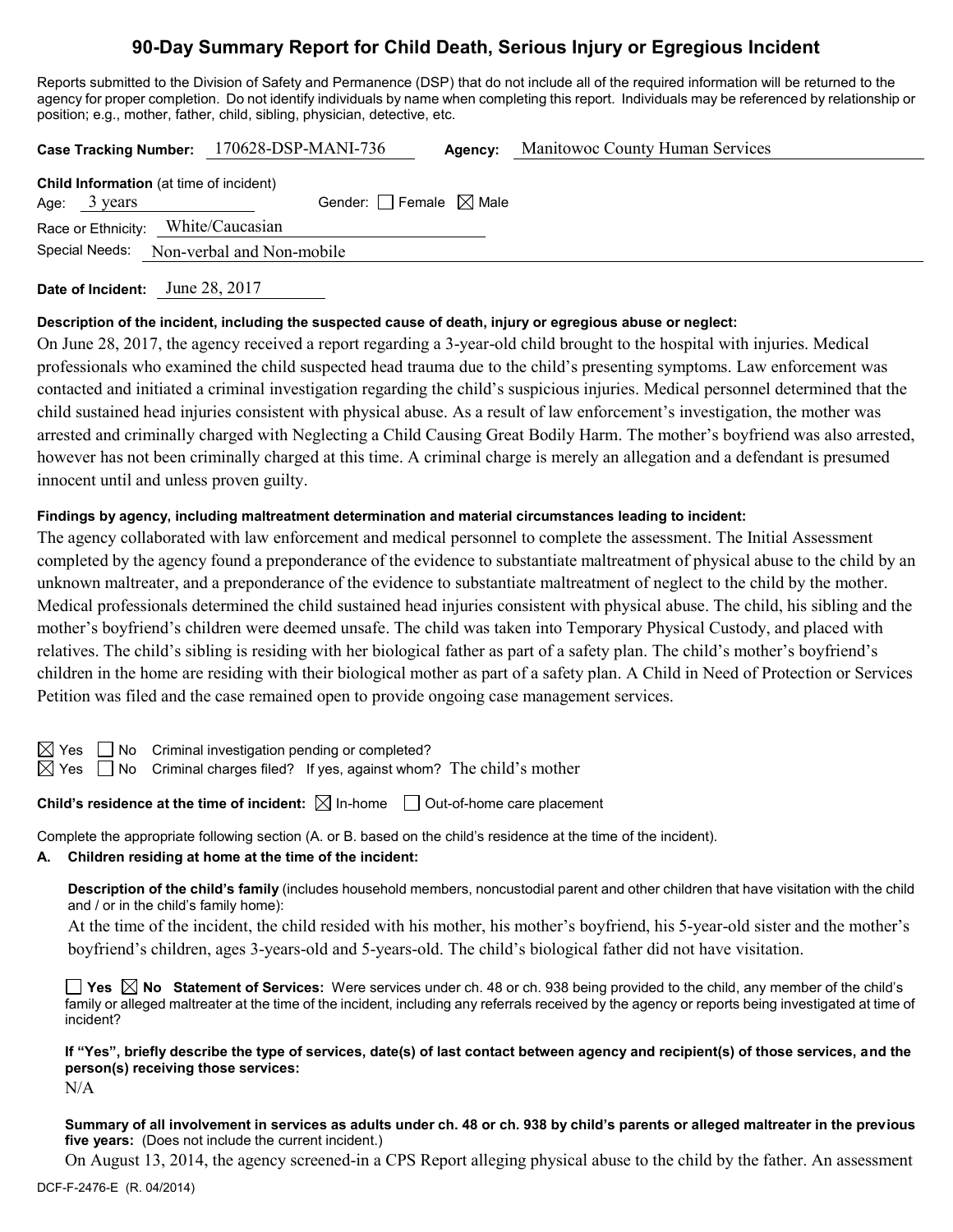was completed by the agency and the allegation of physical abuse was substantiated. A Child in Need of Protection or Services Petition was filed on September 10, 2014 and the case remained open to provide ongoing case management services.

#### **Summary of actions taken by the agency under ch. 48, including any investigation of a report or referrals to services involving the child, any member of the child's family living in this household and the child's parents and alleged maltreater.** (Does not include the current incident.)

(Note: Screened out reports listed in this section may include only the date of the report, screening decision, and if a referral to services occurred at Access. Reports that do not constitute a reasonable suspicion of maltreatment or a reason to believe that the child is threatened with harm are not required to be screened in for an initial assessment, and no further action is required by the agency.)

On July 8, 2015 the agency screened-out a Services Report.

On August 13, 2014, the agency screened-in a CPS Report alleging physical abuse to the child by the father. An assessment was completed by the agency and the allegation of physical abuse was substantiated. A Child in Need of Protection or Services Petition was filed on September 10, 2014 and the case remained open to provide ongoing case management services.

#### **Summary of any investigation involving the child, any member of the child's family and alleged maltreater conducted under ch. 48 and any services provided to the child and child's family since the date of the incident:**

The agency collaborated with law enforcement and medical personnel to complete the assessment. The Initial Assessment completed by the agency found a preponderance of the evidence to substantiate maltreatment of physical abuse to the child by an unknown maltreater, and a preponderance of the evidence to substantiate maltreatment of neglect to the child by the mother. Medical professionals determined the child sustained head injuries consistent with physical abuse. The child, his sibling and the mother's boyfriend's children were deemed unsafe. The child was taken into Temporary Physical Custody, and placed with relatives. The child's sibling is residing with her biological father as part of a safety plan. The child's mother's boyfriend's children in the home are residing with their biological mother as part of a safety plan. A Child in Need of Protection or Services Petition was filed and the case remained open to provide ongoing case management services.

## **B. Children residing in out-of-home care (OHC) placement at time of incident:**

#### **Description of the OHC placement and basis for decision to place child there:** N/A

#### **Description of all other persons residing in the OHC placement home:** N/A

**Licensing history:** Including type of license, duration of license, summary of any violations by licensee or an employee of licensee or other actions that constitute a substantial failure to protect and promote the welfare of the child. N/A

## **Summary of any actions taken by agency in response to the incident:** (Check all that apply.)

|   | Screening of Access report                           | Attempted or successful reunification             |
|---|------------------------------------------------------|---------------------------------------------------|
|   | Protective plan implemented                          | Referral to services                              |
|   | Initial assessment conducted                         | Transportation assistance                         |
|   | Safety plan implemented                              | Collaboration with law enforcement                |
|   | Temporary physical custody of child                  | Collaboration with medical professionals          |
| ₹ | Petitioned for court order / CHIPS (child in need of | Supervised visitation                             |
|   | protection or services)                              | Case remains open for services                    |
|   | Placement into foster home                           | Case closed by agency                             |
|   | <b>Placement with relatives</b>                      | Initiated efforts to address or enhance community |
| 对 | Ongoing Services case management                     | collaboration on CA/N cases                       |
|   |                                                      | Other (describe):                                 |
|   |                                                      |                                                   |

## **FOR DSP COMPLETION IF RECORD OR ON-SITE REVIEW WAS UNDERTAKEN:**

**Summary of policy or practice changes to address issues identified based on the record or on-site review of the incident:** Under the Child Welfare Disclosure Act (Section 48.981 (7)(cr), Stats.), the DSP completes a 90-Day review of the agency's practice in each case reported under the act. The DSP will conduct a further review in this case.

#### **Recommendations for further changes in policies, practices, rules or statutes needed to address identified issues based on the record or on-site review:**